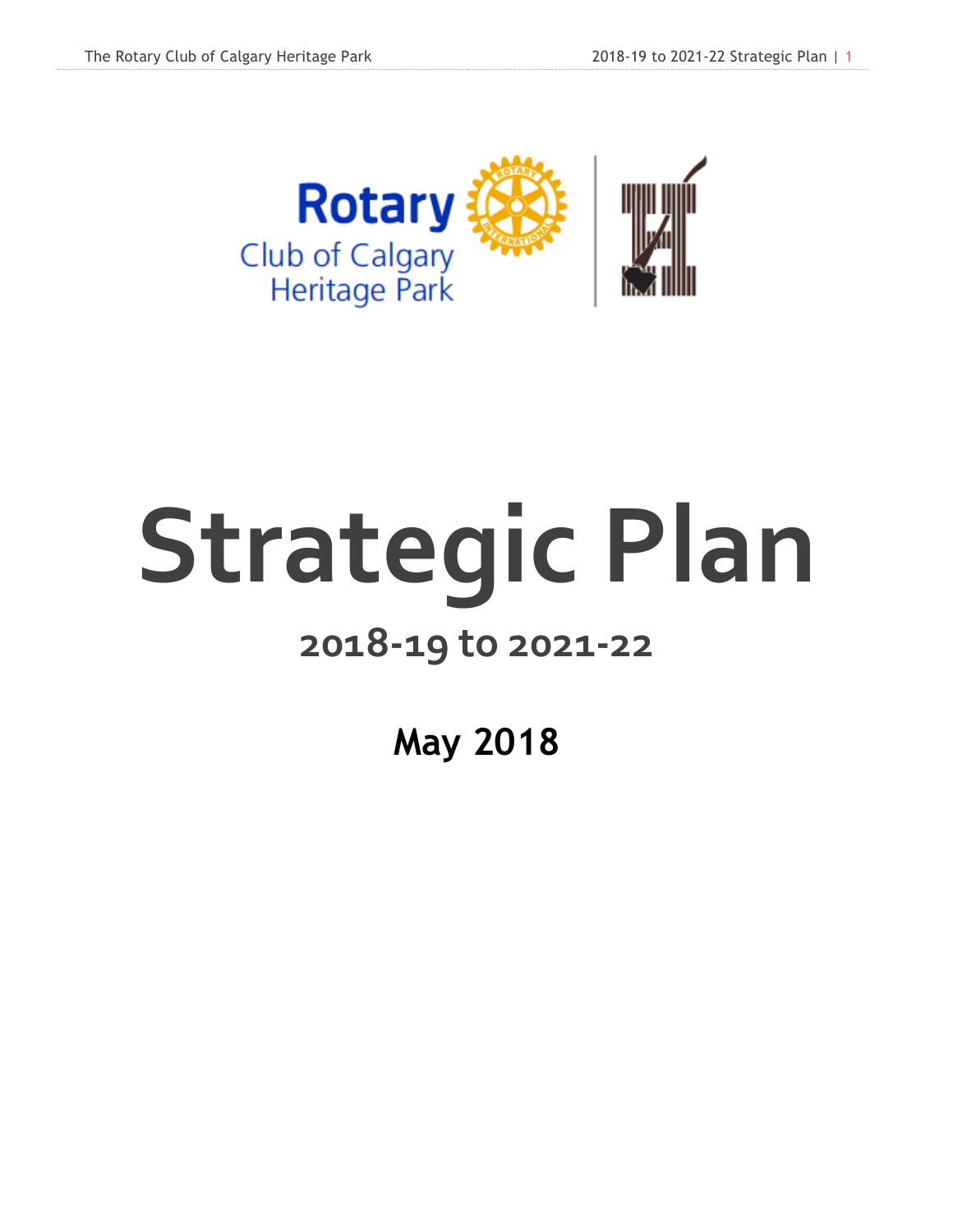# **Table of Contents**

| <b>Executive Summary</b>     | $\mathsf{3}$      |
|------------------------------|-------------------|
| Introduction                 | $\overline{4}$    |
| <b>Club Service</b>          | 6                 |
| <b>Youth Service</b>         | $\overline{7}$    |
| <b>International Service</b> | 9                 |
| <b>Community Service</b>     | 10                |
| <b>Vocational Service</b>    | 11                |
| Membership                   | $12 \overline{ }$ |
| <b>Fundraising</b>           | 14                |
| Foundation                   | 16                |
| <b>Public Image</b>          | 17                |
| Other                        | 18                |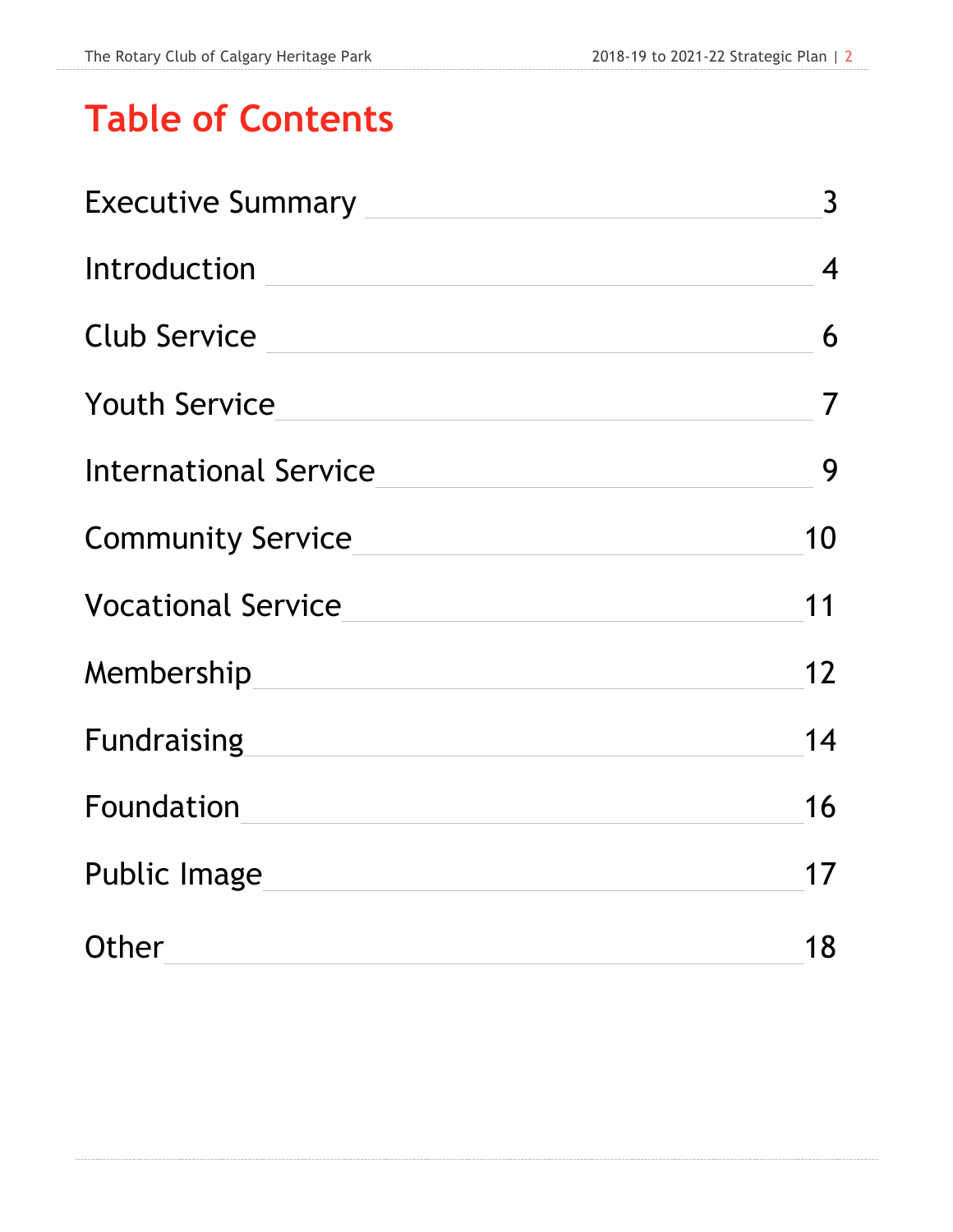|                                                                                                                                                      |                                                                                                                                                                                                                          | Rotary Club of Calgary Heritage Park Strategic Plan Summary - 2018-19 to 2021-22                                                                                                                                                                            |                                                                                                                                                                                                                                                                               |                                                                                                                                                                                                                                                             |
|------------------------------------------------------------------------------------------------------------------------------------------------------|--------------------------------------------------------------------------------------------------------------------------------------------------------------------------------------------------------------------------|-------------------------------------------------------------------------------------------------------------------------------------------------------------------------------------------------------------------------------------------------------------|-------------------------------------------------------------------------------------------------------------------------------------------------------------------------------------------------------------------------------------------------------------------------------|-------------------------------------------------------------------------------------------------------------------------------------------------------------------------------------------------------------------------------------------------------------|
| Increase communications<br>within club at all levels.<br>Membership retention.<br>Increase member<br>engagement and<br>Service<br>fellowship<br>Club | vs just funding provisions.<br>for sweat-equity projects<br>Find more opportunities<br>multi-year 'local' project.<br>clubs on a joint project.<br>Work with other rotary<br>Define and execute a<br>Communit<br>Service | member direct involvement<br>Support only projects in the<br>Make contributions where<br>Support projects with club<br>and/or other local Rotary<br>six Rotary International<br>we "move the needle".<br>International<br>focus areas.<br>Service<br>clubs. | opportunities to share our<br>Vocational objectives are<br>Ensure original Rotary<br>vocations and mentor<br>content that we could<br>Seek out professional<br>Seek out internal<br>deliver to locally.<br>well understood<br>Vocational<br>internally.<br>Service<br>others. | and protection compliance<br>Enhance Youth awareness<br>chosen youth groups and<br>Strengthen and maintain<br>relationships with our<br>Promote and support<br>Earlyact, Interact and<br>Rotaract clubs.<br>for whole club.<br>Service<br>schools.<br>Youth |
| <b>Fundraising</b>                                                                                                                                   | Use both types of fundraisers - provide service for money; open your wallet.<br>Define a target                                                                                                                          | budget for fundraising to determine the number of fundraising events.                                                                                                                                                                                       | Create unique approaches to fundraising events.                                                                                                                                                                                                                               |                                                                                                                                                                                                                                                             |
| Membership                                                                                                                                           | Monitor current and evolving membership                                                                                                                                                                                  | New member orientation - mentorship plan.<br>needs and foster engagement.                                                                                                                                                                                   | Growth that supports strategic plan, engagement and diversification.                                                                                                                                                                                                          |                                                                                                                                                                                                                                                             |
| Foundation                                                                                                                                           | Maintain \$100US per capita contribution to Annual Fund.                                                                                                                                                                 | Increase number of Rotary Direct participants.                                                                                                                                                                                                              | 100% of club members give \$25 or more per year.                                                                                                                                                                                                                              |                                                                                                                                                                                                                                                             |
| Define RCCHP's image/brand.<br>Public Image                                                                                                          | <b>Gon</b>                                                                                                                                                                                                               | mect and keep in touch with current and past RCCHP "friends".                                                                                                                                                                                               | Create visibility in the community by promoting and highlighting the great work RCCHP does.                                                                                                                                                                                   |                                                                                                                                                                                                                                                             |
| Other                                                                                                                                                | Single major global grant RCCHP project every 3 years.                                                                                                                                                                   |                                                                                                                                                                                                                                                             | Develop and implement Heritage Park "project".                                                                                                                                                                                                                                |                                                                                                                                                                                                                                                             |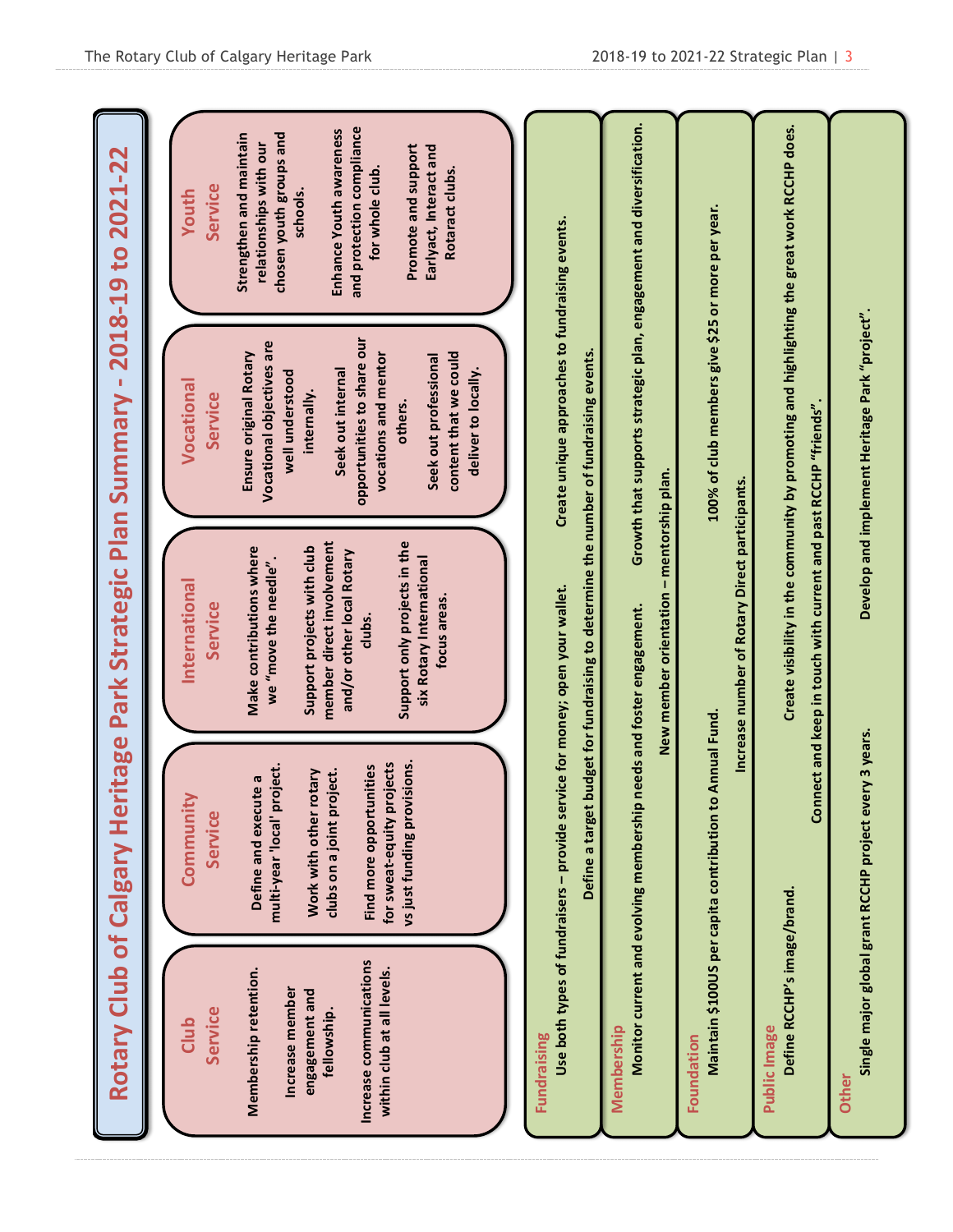# Introduction

The driver for updating the RCCHP strategic plan was that the existing plan, covering the period 2015-2018, was expiring. A new plan covering the Rotary years 2018-19 to 2021-22 was therefore developed.

The strategic planning process followed in building this plan was developed by a Steering Committee comprising of the District 5360 Strategic Planning resource and the RCCHP Vice President Elect, Vice President, President Elect and President.

The chosen format for the strategic plan was one that identifies the priorities for each of the functional or service areas of the club. The plan was not intended to include strategies to implement and achieve the priorities set. That will be left with the service area and other committees who will strategize each year as how they might best attain the priorities the plan sets for them. The plan is about confirming WHAT we want to do over the next few years, NOT how we do it.

For the purposes of the planning process the functions of the club were broken down into ten "service" areas" including a catch-all or "other" category. The service areas are;

- Club Service
- International Service
- Community Service
- Youth Service
- Vocational Service
- Foundation
- Public Relations
- Fundraising
- Membership
- Other

The question asked of club members, for each of these service areas, was;

### "What do you believe to be the top priorities, in terms of 'areas of focus' for each service area, over the 2018-19 to 2021-22 Rotary years."

A three-part process was used to allow for effective member input and provide sufficient time to complete the task.

The graphic over illustrate the principal tasks.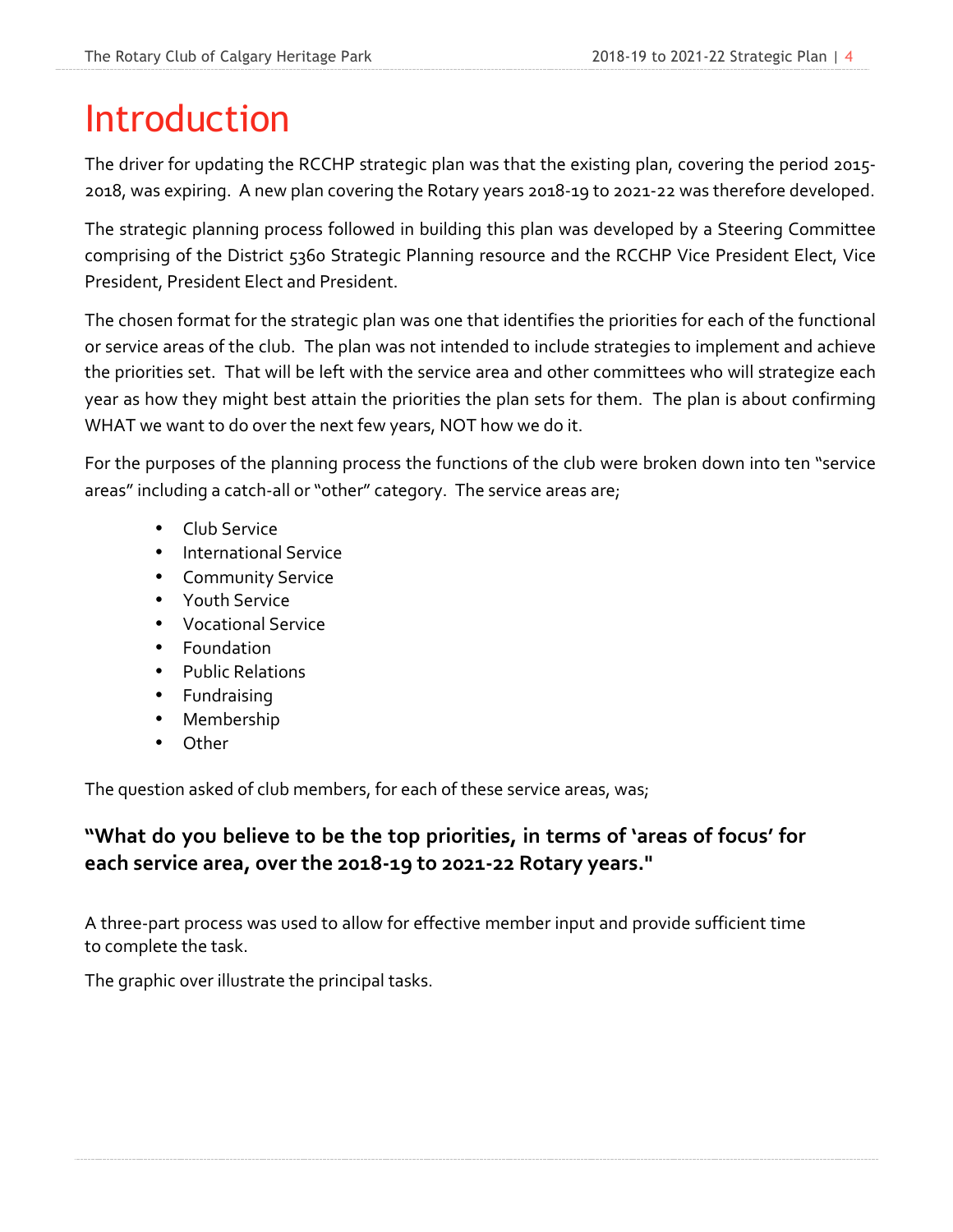**1.** The Club service committees develop an initial list of what they **believe** should be their service area top 3 "areas of focus" or **priorities over the following 3 Rotary years.** 

**2. At a regular club meeting, dedicated to the task, club members** confirm and further develop the service area "areas of focus".

3. At a special 3-hour planning session, club members;

- Review the priorities established to date for each of our **club's functional areas**
- **•** Discuss and clarify any questions related to the work to **date**
- **•** Identify any possible additional priorities
- **Rank the priorities identified to identify the top 3 priorities for each functional area**

The top 3 priorities formed the basis of the strategic plan but all other priorities and any pertinent discussion/notes (and some of those inevitably were "how to" items) were included in the body/appendices of the plan.

It is to be noted that the top 3 priorities listed in bold type under each service area are the "deliverables" of this strategic plan. Those priorities set the direction for the service committees over the duration of the plan. The comments listed under each priority and all other information recorded in the plan is for information purposes only.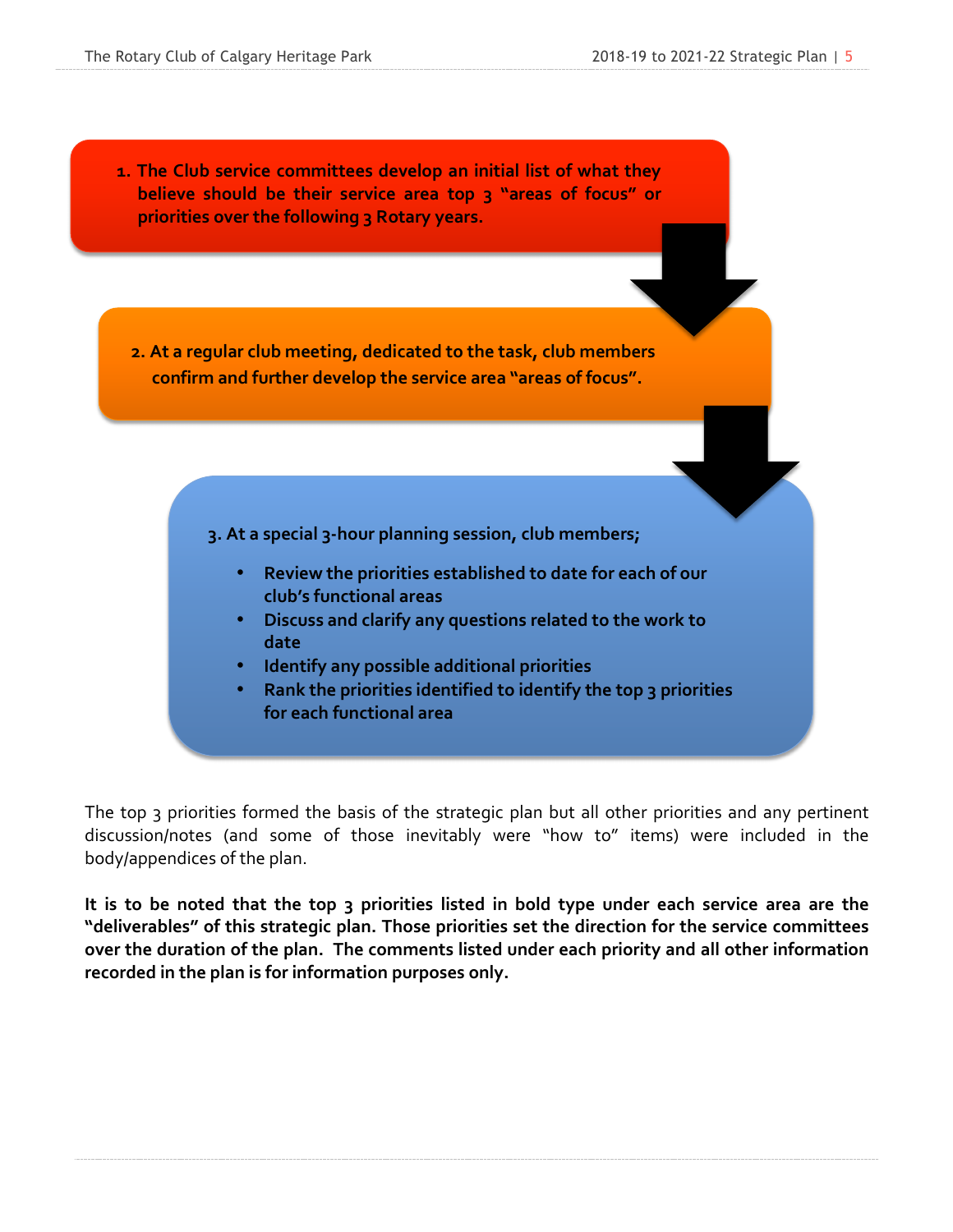# Club Service

#### 1. Membership retention.

- a. Target 80% new member retention over 3 years.
- b. What is the current new member retention?
- c. Have someone from club service on the membership committee.
- d. Assign mentors to new members.
- e. Link retention activities to PE membership responsibilities.

#### 2. Increase member engagement and fellowship.

- **a.** Have flexible and / or alternative meeting programs.
- b. Have seating plans at fellowship events so people don't just sit with their friends.

#### **3. Increase communications within club at all levels.**

- **a.** Give an update of Board meetings and All President's meetings.
- b. Define our intention and deliverables with the Standard? What members enjoy being the reporter?

#### **Other Notes & Comments**

Possibly better chance of retention if we induct younger members in groups (Club in a Club).

Purposeful membership is important to the role of club-service. 

Have small group firesides. Keep new members involved and also build on the knowledge of senior members.

Celebrate milestones of members. Have a representative from Club Service in Membership, Fund raising and PI committees.

Have exit interviews. Can we share information when members leave? Perhaps members leaving can address the club where we can thank them. 

Have varied themes. Guess who's coming to dinner is a big hit.

A club Assembly could be held in the same format as the strategic planning Prep meeting.

Give a few minutes for Committee Chairs to give a synopsis of their meetings to the club. Report on District events. Communication with members will make them feel engaged.

The Bulletin should be out in time. Possibly more information on District and International. Possibly send the Bulletin to all spouses and to members who have left but choose to stay connected.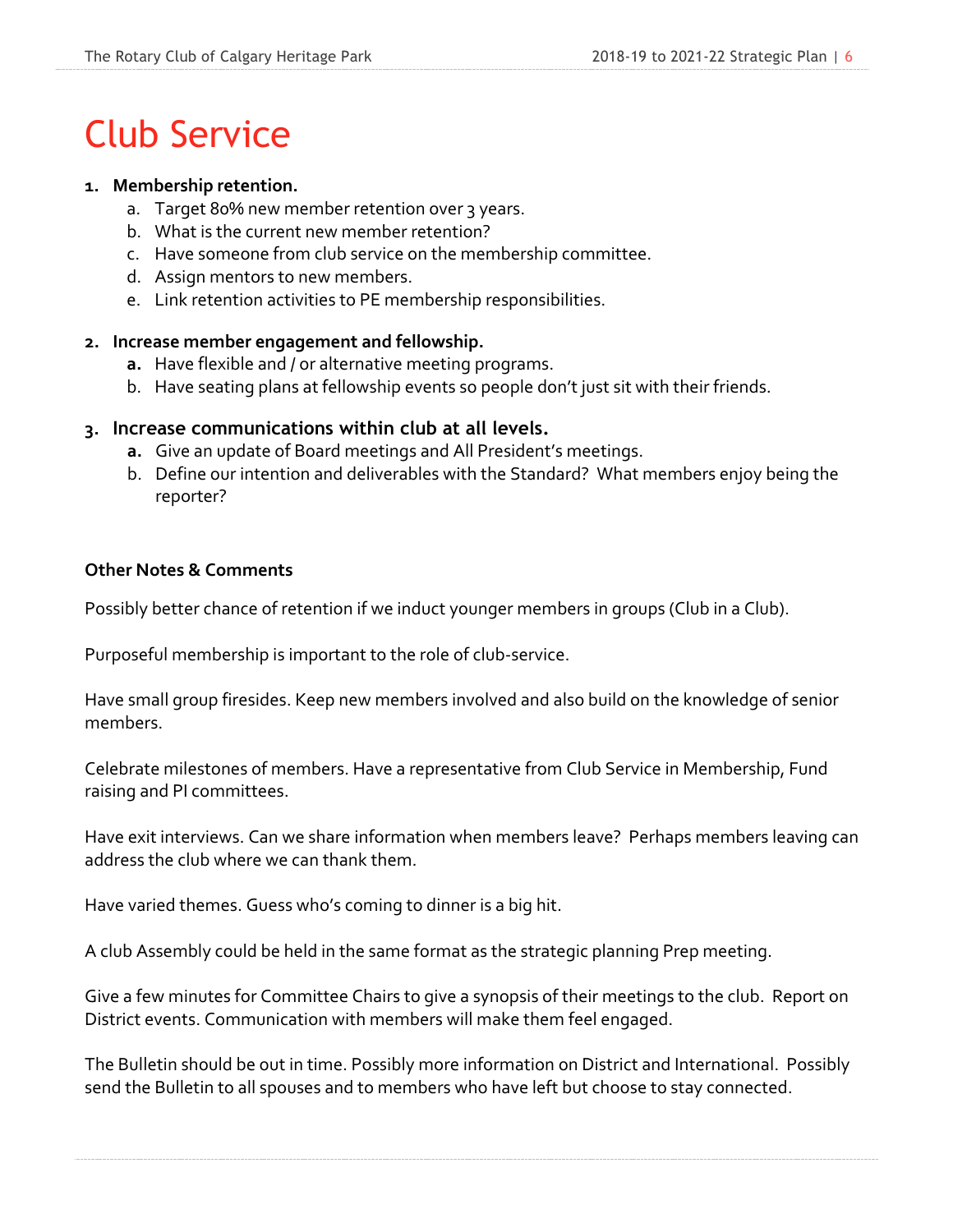# Youth Service

- 1. Strengthen and maintain sustained 2-way relationships with our chosen youth groups and schools to enable rotary program engagement with Youth.
	- a. Youth is defined as young people up to the age of 30. Programs that are vocational development for youth in the 18-30 year old range would be the focus of our vocational services committee, while Youth Services would focus on rotary programs such as Rotaract and volunteering.
	- b. Continuation of current groups: GW Skeene, Bishop Grandin high school, Bridge Foundation for Youth.
	- c. A key focus for finding qualified students for our Rotary programs is through a strong relationship with a high school. The committee must develop and maintain a strong relationship with Bishop Grandin as our chosen school.
	- d. We will continue to be involved in the following rotary programs
		- i. Rotary Youth Leadership Awards (RYLA)
		- ii. Rotary Youth Program of Enrichment (RYPEN)
		- iii. Long term Youth exchange program (YEX)
		- iv. Rotary Adventure programs (Citizenship, Agriculture, northern experience etc.)
	- e. With all the youth that have been supported by our club over the years, there is an opportunity to keep all these students in communication with our club over the years – to enable their continued Engagement – Youth Services should create and maintain a database and a communication plan for all these participants.
	- f. Ensure feedback on the experience from program participants.
- 2. Enhance Youth awareness and protection compliance for whole club, leading in Rotary values of safety for the vulnerable sectors we engage with.
	- a. The goal is for all Rotarians and participants to have successfully completed the compliance training and certification that Rotary International has in place to ensure the safety of all vulnerable people that we work with.
	- b. Our club can lead by ensuring we have good systems and processes to track and support our members adherence to the requirements for safety of the vulnerable sectors.
	- c. The Youth Service committee will lead this effort on behalf of all committees or RCCHP as youth represents the largest (but not only) vulnerable sector that we work with.
- **3. Promote and support Earlyact, Interact and Rotaract clubs to develop Rotary youth programs.**
	- a. We are currently involved in an Earlyact program
	- b. There are opportunities for us to develop Rotaract and Interact programs. Formation of these clubs will allow us to leverage the rotary brand and name to enhance and promote volunteering in schools and university students.
	- c. Opportunities should be explored in areas that are in our region some suggested ideas: Tsuu T'ina Youth, Mount Royal University, Bishop Grandin High school.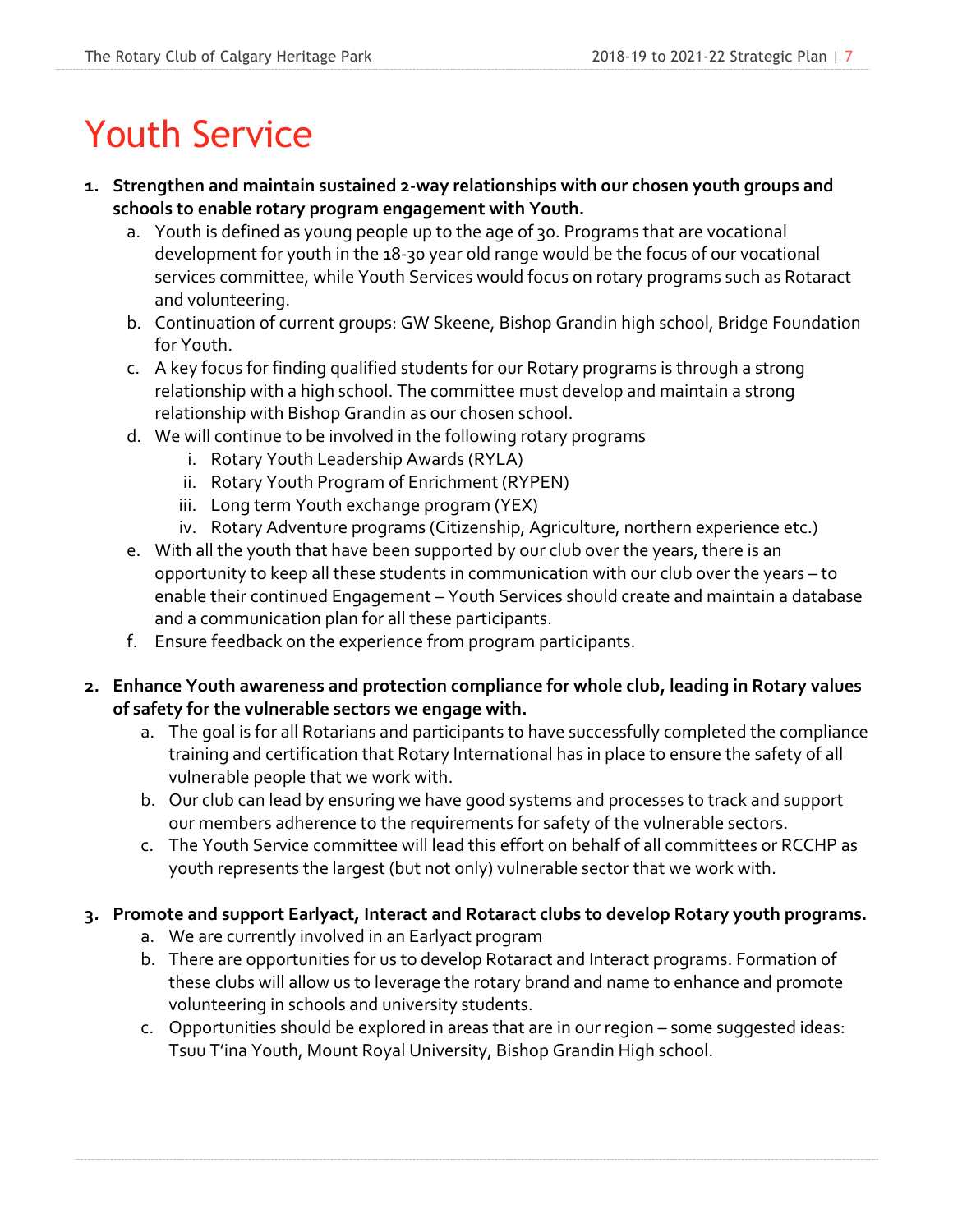# Youth Service (cont.)

#### **Other Notes & Comments**

What are the distinctions between youth groups and schools, is it targeted schools? Should we consider feeder schools as part of the how? Youth groups would include Rotary sponsored Early Act, Interact and Rotaract as well as youth groups such as Bridge Foundation.

What is our targeted selection philosophy? How do we define success? To be determines – proximity to Heritage Park?

Alignment of what we do with District developments. How do we identify the right candidates? Hull homes services, do we add to what we are doing now? Where practical we can seek out additional relationships.

YEAH database - make sure the necessary clearances and training takes place. Vulnerable sectors and youth has the greatest exposure, although it's broader, Alzheimer's patients, etc. It is a priority/risk management issue.

Importance of developing how we respond to other youth issues, home, school, etc. - what is our next course of action. Can be developed on an ad hoc basis

Priority  $#1$  is about finding candidates to participate,  $#3$  is about supporting those clubs.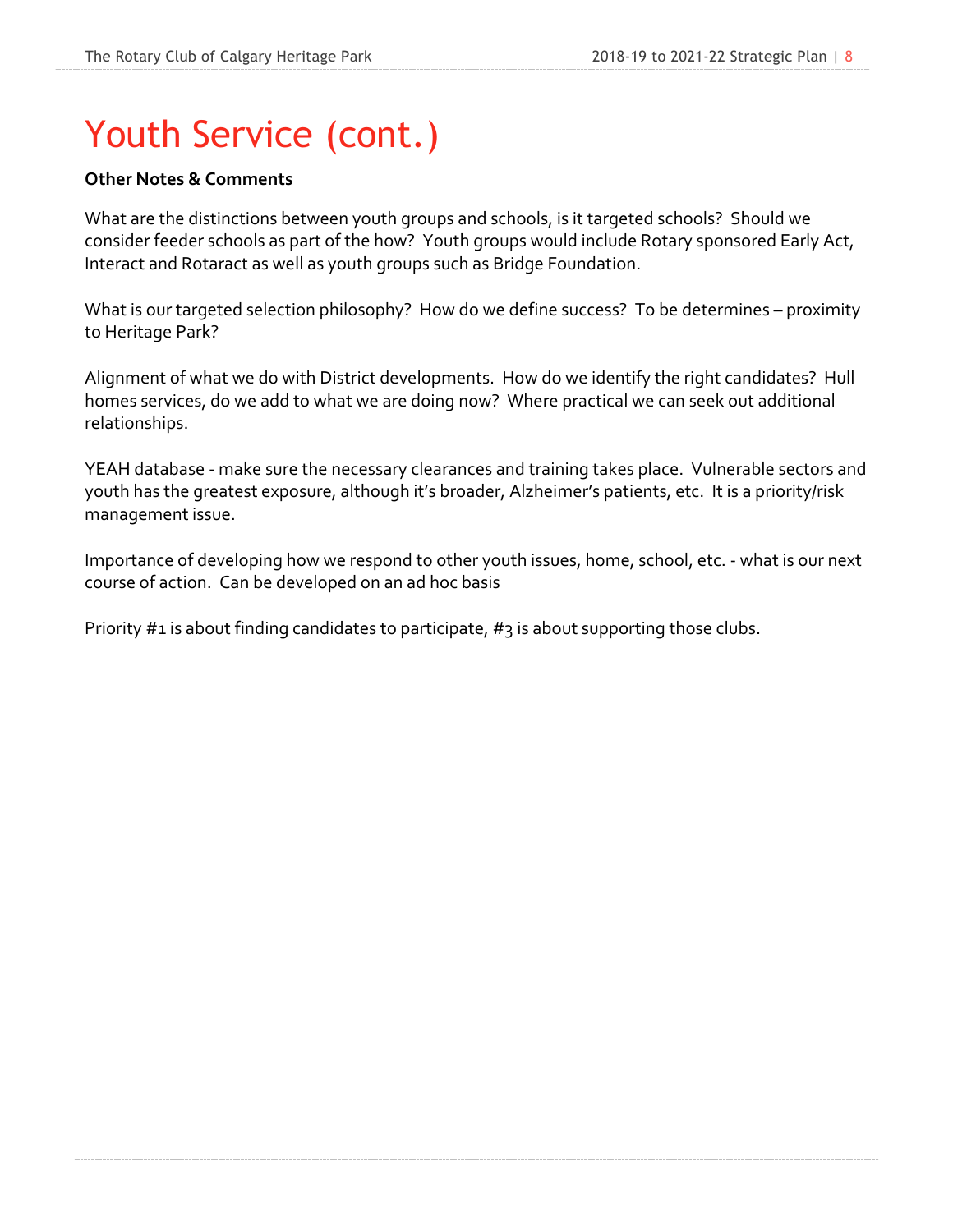# International Service

- 1. Make contributions where we "move the needle".
- 2. Support projects with club member direct involvement and/or other local Rotary clubs.
- 3. Support only projects in the six Rotary International focus areas.
	- a. Water and Sanitation
	- b. Education
	- c. Economic and Commercial Development
	- d. Maternal and Child Health
	- e. Disease Prevention and Treatment
	- f. Conflict and Peace Resolution

#### **Other Notes & Comments**

Focus annually on  $1$  to  $3$  areas only as we don't have a lot of funds

Do we focus on multiple projects or just do grants

Mixture of sustainable projects vs just in time

World disaster relief is this Board, committee or member contribution responsibility

Projects need a Champion to succeed as well as trustworthy source at receiving end

Noted Shelter Box disaster relief does not fall under the 6 areas of focus.

How can the committee be proactive in identifying major projects that align with the areas of focus and leverage global grants. 

Determine that we are satisfying what the club wants in previous projects like PV and Guatemala.

If we engage in a global project, we need club participation in satisfying the responsibilities. Or Rotarian from other Calgary club

Have consistent approach in profiling and reporting on the project. 

- Goal
- Results
- Options on approach
- Commitment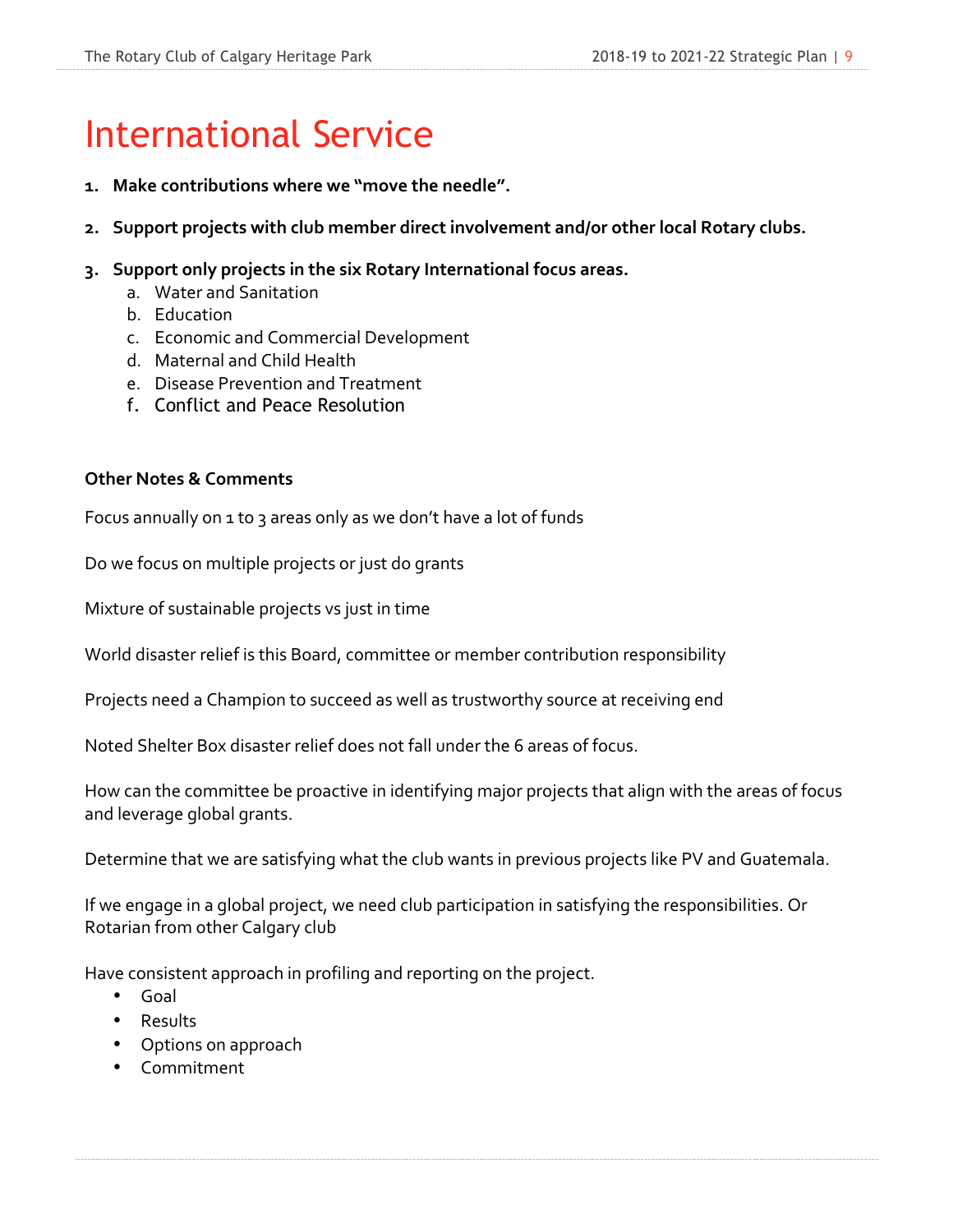# Community Service

#### 1. Define and execute a multi-year project.

- a. Should be a 'local' project.
- b. Possibly with South-West Calgary Community Resource Centre.
- c. Investigate the potential of becoming a member of Friends of Fish Creek.
- **2.** Work with other rotary clubs on a joint project.
- **3. Find more opportunities for sweat-equity projects in SW Calgary.**
	- a. Clearly define roles, responsibilities and expectations so members make informed decisions re participating.
	- b. Sweat equity projects should have dates published well in advance and added to website.
	- c. Stagger the dates for sweat equity, as opposed to lumping close together.

#### **Other Notes & Comments**

If possible, have the recipient of our labors call out to RCCHP if any other projects require our assistance. This could allow both parties to have 'ownership' and thus increase our club's visibility in the community.

With the SS Moyie in dry dock, is there the potential for sponsorship (hull paint, fixture upgrade)?

Ronald McDonald House meal prep; Calgary Food Bank; Food hampers at SWCRC.

Prepare and serve a lunch / prepare sandwiches at The Mustard Seed

Engage with a new immigrant organization.

Habitat for Humanity

Women in Need - could we volunteer at their retail store?

Indigenous challenges, water issues. Could be supported by Global Grant, partnerships with other clubs. Having the right connection for sustainment is very important.

Sweat equity is important to promote as high value to new members or members who have not had an opportunity.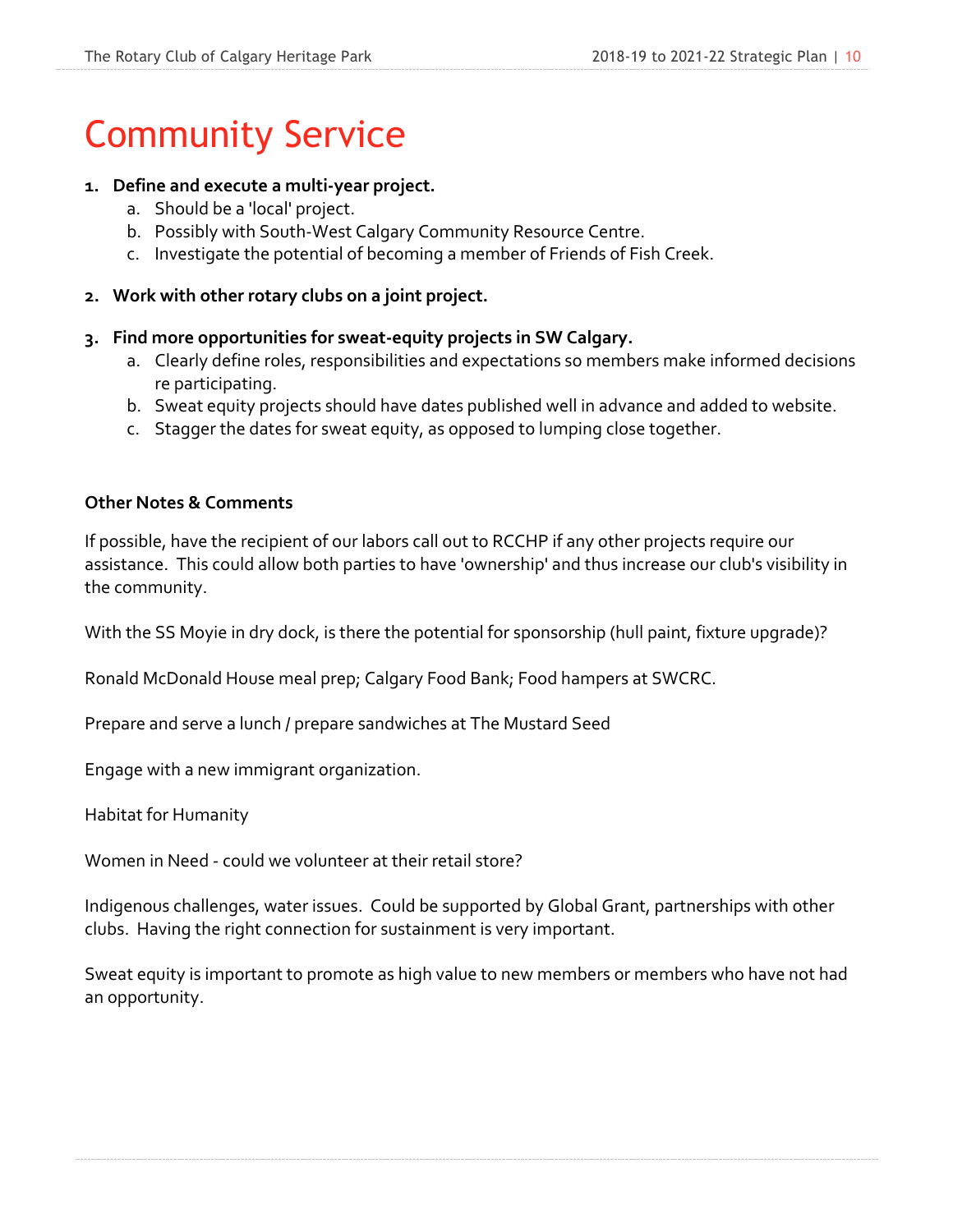# Vocational Service

- 1. Look inward to ensure original Rotary Vocational objectives are well understood.
- 2. **Seek out internal opportunities to share our vocations and mentor others.**
	- a. Fireside chats, lunch and learns etc.
	- b. Capture skill base.
- 3. Seek out professional content that we could deliver to local entrepreneurs/early career/retraining to guide and advise.

#### **Other Notes & Comments**

Strategy – capture district grants for scholarships (less competition competing with project grants).

Alignment with budding local entrepreneurs, micro loans, mentorships.

Seek out retraining opportunities eg. Oil patch to data management

Transition career planning - SAIT/Rotaractors/YWCA/ Bow Valley College, work with placement services.

Early career support - help find/carve career path. Demystify

Support strategies to develop eg. Steps to apprenticeships vs journeyman, classroom setting – funnel to mentorship

Helping young people transition into working world – apprentice adults

Mentor internally – prep for retirement, create network of peers, career discussions with club

RI Guiding Principle – Using the skills of our club members we will assist in solving the challenges and problems of our community.

New Canadians Mentorship:

- i. Leverage within existing organizations
- ii. Cultural/career quidance
- iii. Retraining

Do we explore vocations within our club. Professional content - leverage programs that exist today, no need to re-invest the wheel and reinforce the connection that the organization has with Rotary.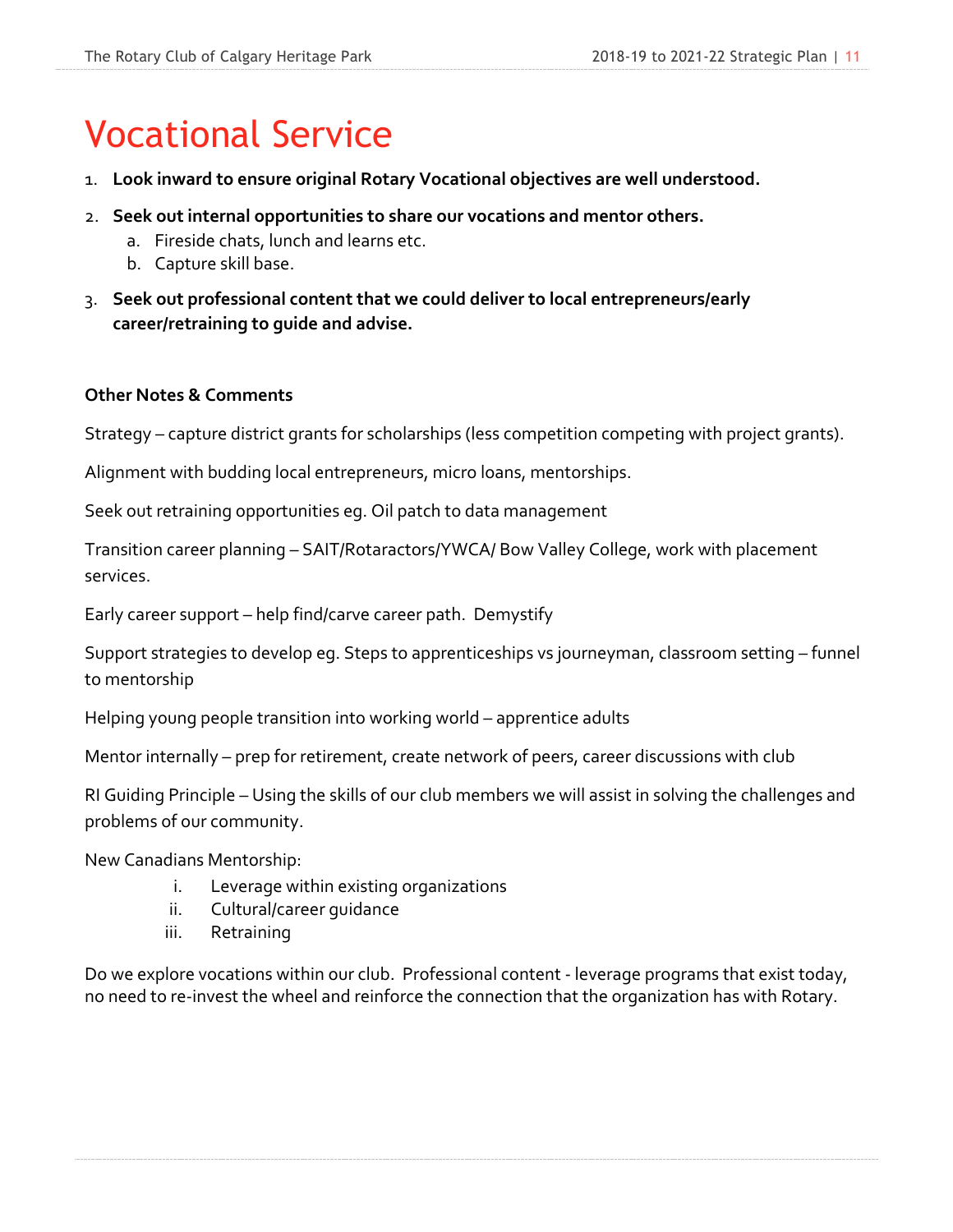# Membership

1. **Establish touch-points that give insights into the current and evolving needs of our membership and champion initiatives that foster engagement.**

### 2. **Focus on membership growth that:**

- **a.** Aligns with our Strategic Planning update (May 2018).
- b. Positively contributes to the high level of engagement we enjoy in our club.
- c. Diversifies our member base. Diversification might include gender, age, profession and culture.

### 3. **New Member Orientation – Mentorship Plan**

a. Develop a formalized mentoring program for involved members to support less active or new members. 

### **Other Notes & Comments**

Membership Chair – 2 year term, reports to P/E on Board.

Leverage materials and processes that are currently available, no need to re-invent the wheel. Robin's marketing resources, RI and the District membership training manual that was provided and is available on the District 5360 website.

Value openness and create space and willingness to embrace the value and ideas that new members bring to the club.

Engage new members in committees and chairing club initiatives that are appropriate for their time in Rotary, bottom-line is get them engaged early.

Create opportunities for new members to get to know other members, encourage membership to change-up seating arrangements.

Overall feedback is that we do not need a specific membership maximum. It is important to get the word out about our club and that we explore options on how to do it. Example might include: District membership initiatives, alliances with non-profits, churches and other associations, lunch and learn with companies.

Have thorough and welcoming conversations with prospective members.

Create a process to follow-up with all new members and existing members as a check-in on their current engagement and new opportunities to contribute.

Diversification might include gender, age, professional and cultural mix.

Bring focus to the natural evolution of Rotaract members into Rotary.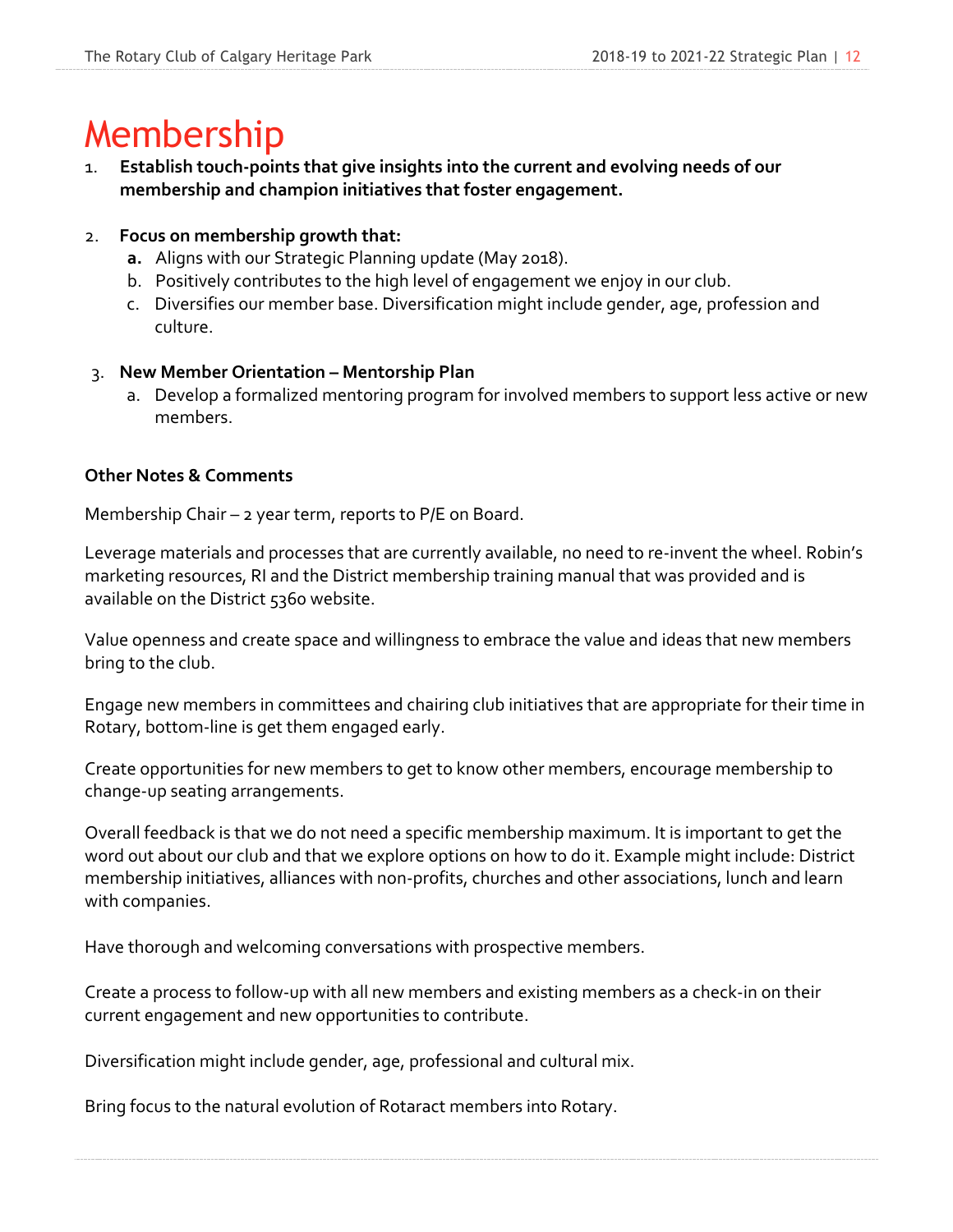# Membership (contd.)

Develop a formalized mentoring program for involved members to support less active or new members. The plan is focused on the needs of the new member, the selection of the mentor is a Rotarian that the new member views as a good fit for him/her and who offers a broad view of Rotary through experience and active engagement.

Create casual on-boarding and education opportunities for new members, fireside chats, social evening at a pub, be creative and consider our audience, ask them what they might like.

Encourage sponsoring members to stay close to the new member that they sponsored. Resources:

*http://rotary5360.ca/page/membership-resources:*

- *• Priority #1 Plus WorkBook*
- *• Membership Resources available through Rotary Int.*

Want good Rotarians, willing to participate.

Dig up old orientation - build on work done.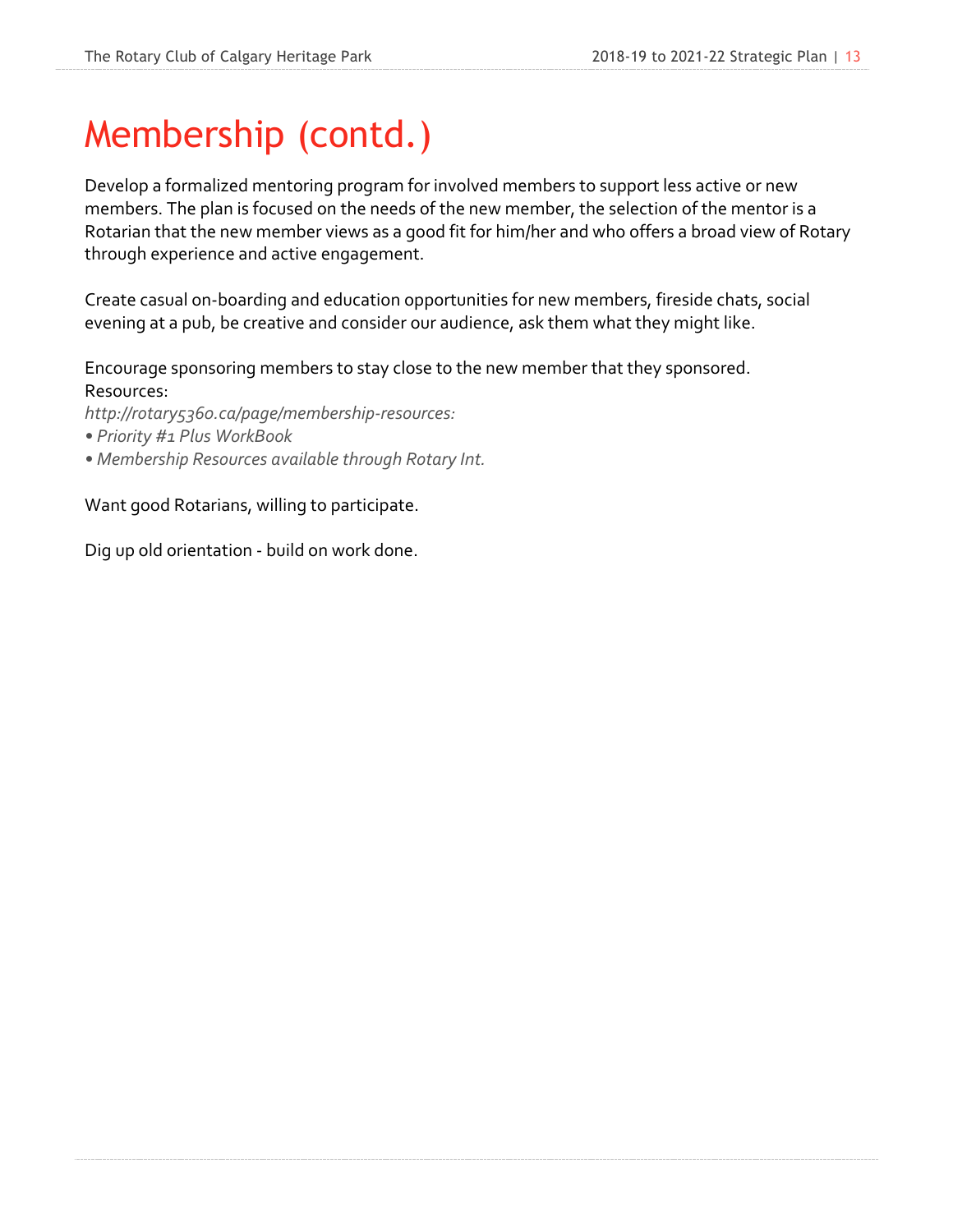# Fundraising

#### 1. Use both types of fundraisers – provide service; open your wallet.

- a. Majority of participants described a preference for fundraising based on members working to create value (it's about service).
- b. Some members prefer the idea of opening their wallets to "pay" for fundraising, one even suggested a cash call once in a while.
- c. Prioritize using dollars raised versus effort expended.
- d. Consider scheduling member-pay events every other year.
- e. Note: member-pay events compete with Foundation donations.

### 2. Define a \$ target and events for fundraising.

- a. Start with what we want to support and budget and plan events from there.
- b. Budget conservatively, e.g., casino revenues have been trending down.
- c. Take stress out of trying to have too many fundraising events avoid fundraising burnout.
- d. Carry over any funds that exceed the budget.

### **3. Create unique approaches to fundraising events.**

- a. Consider having a specific cause(s) to be supported by the fundraiser
- b. Ensure the event is fun and enjoyable something to draw people out. Consider sportsrelated, music-related, special guest speaker.
- c. Consider a joint fund-raiser with Heritage Park. Is there a common cause we could work together on and strengthen the relationship?
- d. Look for ideas from other clubs outside Calgary, even internationally.
- e. Identify other sponsors to collaborate with.
- f. Sell products (beef jerky has been very successful).

### **Other Notes & Comments**

Should RCCHP have a fundraising committee to perform the strategy activities referenced above?

Look at what we are confident in raising, what we have as a budget, look at the gap and identify fundraising opportunities that engages the membership.

Fundraising fatigue...what is our funding goal over 3 years, these are the events that we can rely on, surplus can go to reserve fund, and we can draw from when needed. 

Legacy - add another fundraiser to support?

Give direction to fundraising, what is the target budget? Proactive and controlled for the club and committees.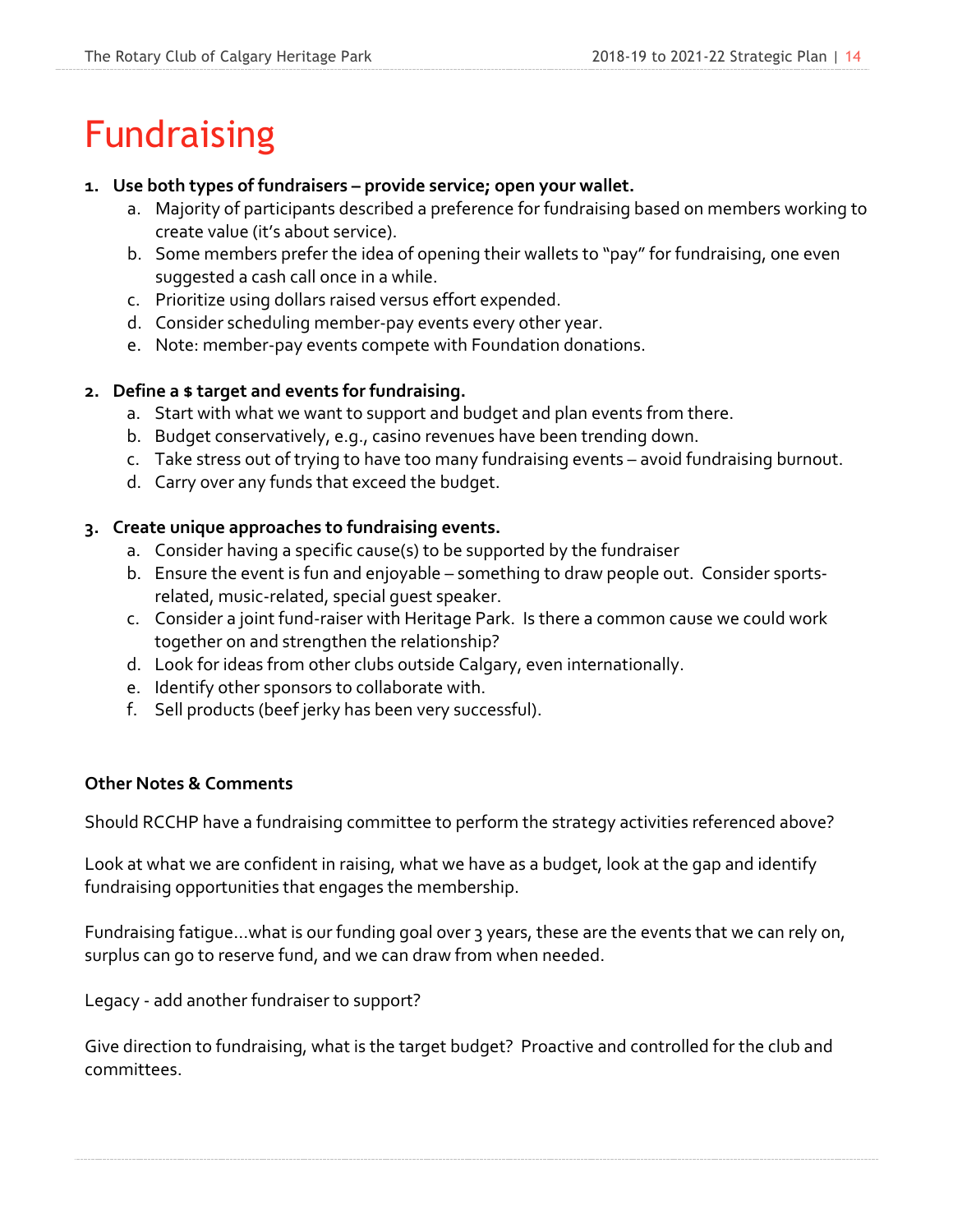# **Fundraising (contd.)**

Charitable status is contentious issue, pros and cons. Many of our events would not benefit from charitable status. 

We need a strategy to increase our fundraising returns. Consider naming a specific allocation and commitment to where the raised funds are being directed. 

Leverage of Heritage Park relationship?

On a per-capita how do we compare to other clubs in Calgary? 

What draws our energy and hearts to get behind something that we rally behind? 

We have a good sense of \$\$\$ from experience, casino, golf, art-sale.

Do we not partner with ARF?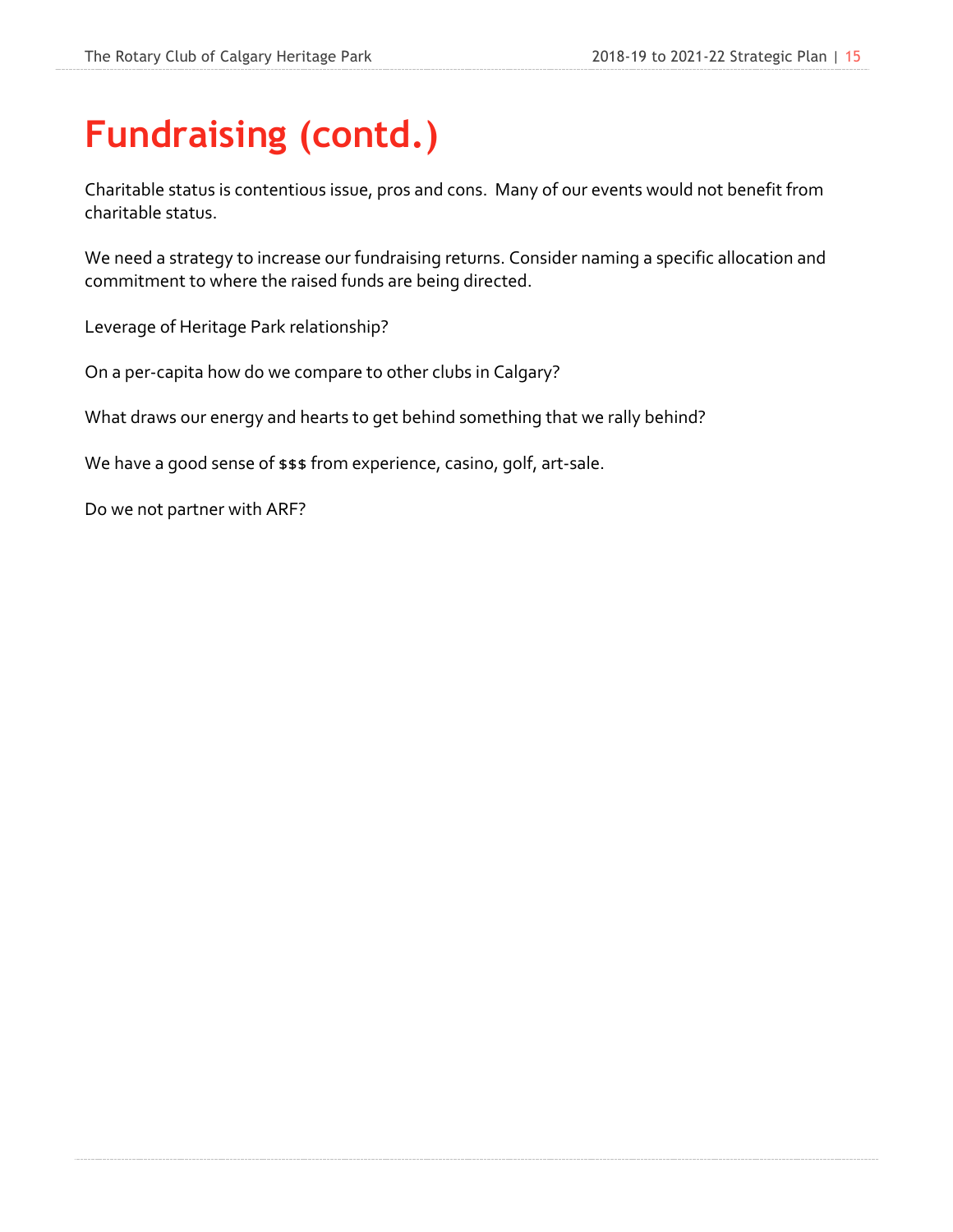# Foundation

#### 1. Maintain \$100US per capita contribution to the Annual Fund

- a. Club members understand Rotary Foundation: explain return on investment, grants connection, difference between Rotary Foundation and Calgary Rotary Club's Foundation.
- b. Clarify role of Rotary Foundation versus other fundraising initiatives.

#### **2. 100% of Club Members contributing**

- a. Improve club understanding of how to give.
- b. Increase visibility through more frequent and improved communication.
- c. Investigate possibility of adding to annual fees.
- d. Make it more fun and part of on-going meeting agenda.

#### **3. Increase the number of Rotary Direct participants**

- a. Improve club knowledge of how to give through Rotary Direct.
- b. Recognize people who sign up.

#### **Other Notes & Comments**

Emphasize the benefits in support of the goals. 

Can we take donations from dues, how can we make it easy? What are the pros and cons to the options? 

It's important to understand the benefits of both the RI Foundation and the Calgary Rotary Clubs Foundation. 

Include Calgary Rotary Clubs Foundation as part of Foundation mandate?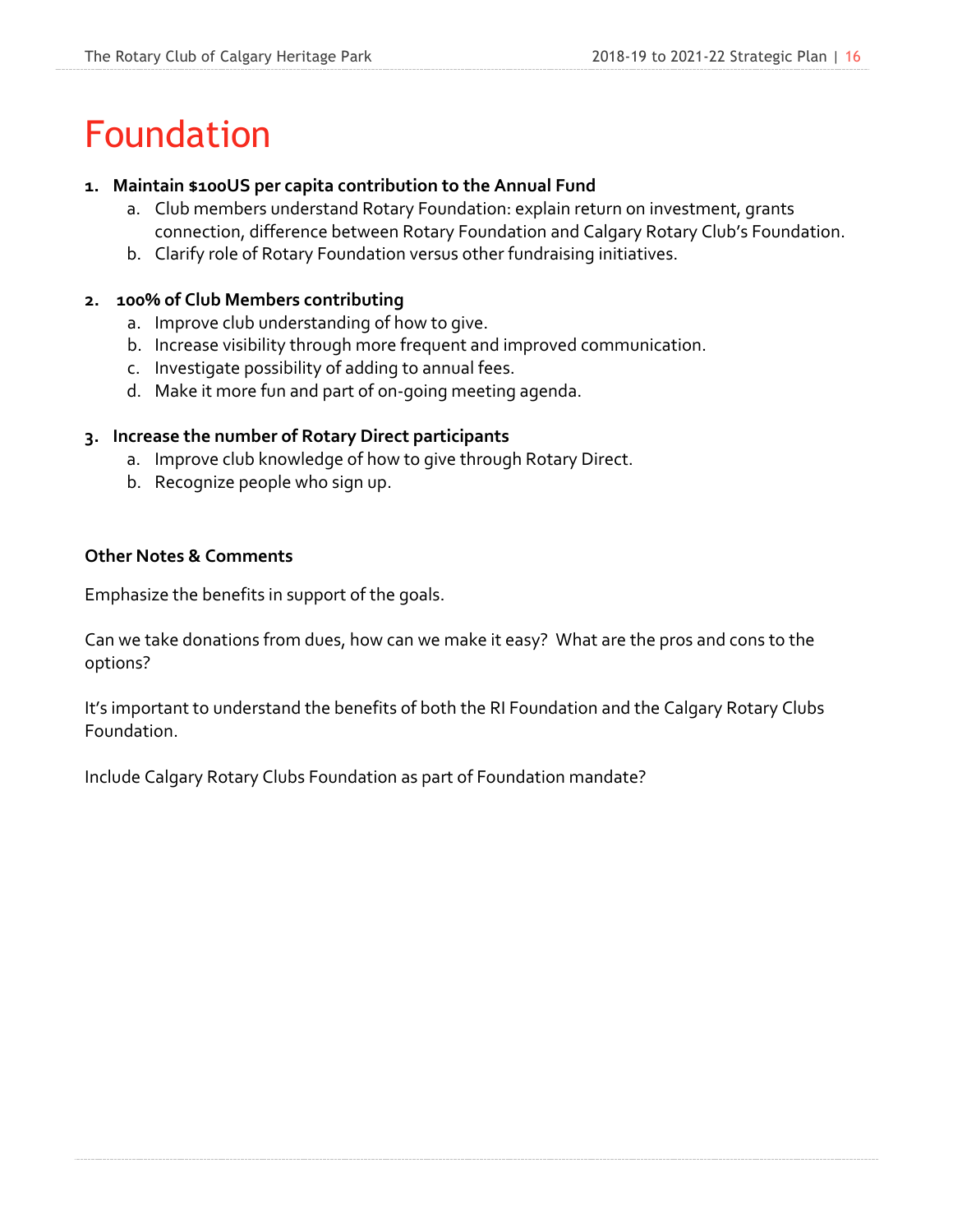# Public Image

### **1. Define RCCHP's image/brand.**

a. The key to having a clear and consistent message we portray to everyone.

### 2. Create visibility in the community by promoting and highlighting the great work RCCHP does.

- a. Opportunity to create visibility to Heritage Park visitors.
- b. Rotary Meets here sign.
- c. Ensure benefactors mention RCCHP at their locations and on their websites and newsletters.
- d. Look at partnerships with other companies, charities and organizations.
- e. Partnerships with local media, community newsletters.
- f. Pop up sign or banner that we can put up at events we host, events that we participate in, or sweat equity projects we volunteer at.
- g. More user friendly website, or possibly set up a web page with who we are and where we meet. Look at securing a web address rcchp.com?

### **3. Connect and keep in touch with current and past;**

- a. Members (create member profiles that we can put on our website), exchange students, funding recipients, other Clubs- Interact, Rotaract, Early-act, charities.
- b. Get additional information and pictures from each committee to highlight their work.

### **Other Notes & Comments**

Give out RCCHP information/ invitation cards with social media links- business card format to prospective interested individuals with who we are, where and when we meet, section for a contact's name and phone number they can contact if they are interested in coming out to a meeting.

Maintain a presence on social media- we are currently engaged with Facebook, Instagram and Twitter. This is a great opportunity for us to create a web presence and allowing potential members to find us and what we are about before they decide to check us out.

Develop RCCHP specific elevator speech. 

Have we determined what our community is? 

How does our public image align with the RI convention in 2025, what do we want to be known as, important to qualify in advance of the conference.